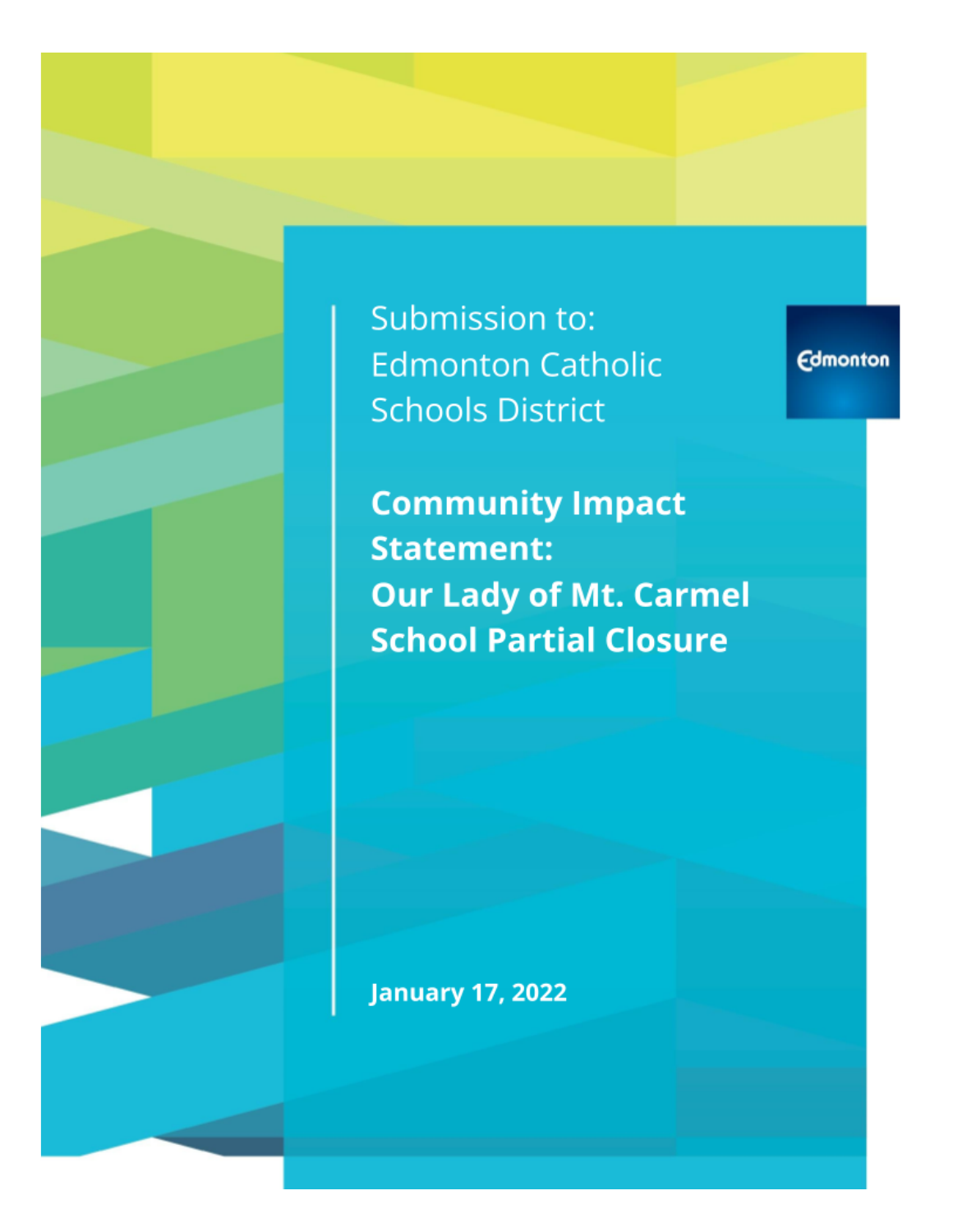**Community Impact Statement: Our Lady of Mount Carmel School Partial Closure** 

## **COMMUNITY IMPACT STATEMENT: OUR LADY OF MT CARMEL SCHOOL PARTIAL CLOSURE**

#### **Background**

Our Lady of Mt. Carmel School is a Kindergarten to Grade 9 School operated by the Edmonton Catholic School District (ECSD) at 10524-76 Avenue, Edmonton. It is the designated community K-9 school for ECSD families in 12 mature neighbourhoods comprising a large area of south-central Edmonton. It is also home to a specialized Sports Academy program that serves students from across Edmonton who wish to combine academic study with extensive participation in sports.

On November 24, 2021, the Board of Trustees of the ECSD voted to begin the formal process to partially close Our Lady of Mt. Carmel. That same day, by letter from Board Chair Sandra Palazzo to Mayor Amarjeet Sohi, ECSD notified the City of Edmonton of the proposed partial closure and invited the submission of this Community Impact Statement. The proposed closure would discontinue programs at Our Lady of Mt. Carmel for students in Grades 7, 8 and 9. Students in these grades, for whom Our Lady of Mt. Carmel is their designated community school, will be redesignated to either St. Brendan, a K-9 school located at 9260-58 Street, or to Louis St. Laurent Junior Senior High School at 11230-43 Avenue. The students from across the City who are now enrolled in the Sports Academy program will have the option of attending their designated ECSD school or (subject to eligibility) choosing another school district or other specialized city-wide program. This year, there are 67 students enrolled in Grades 7-9 at Our Lady of Mt. Carmel.

If ECSD discontinues the junior high program at Our Lady of Mt. Carmel, the school will remain open as a K-6 school. As a result, there will be two Edmonton Catholic Junior High Schools in all of the Mature [Neighborhoods](https://www.edmonton.ca/sites/default/files/public-files/assets/PDF/MNOMap_Blue.pdf?cb=1641335136) south of the River: St. Brendan and Louis St. Laurent.

As with previous Community Impact Statements, the City of Edmonton refrains from commenting on the impact that this partial closure may have on the educational experience. The purpose of this document is not to make a recommendation about whether to proceed with this partial closure or not. Its purpose is to identify certain community impacts and their relevance to the City's strategic goals in the hope that this perspective will assist the Board of Trustees of Edmonton Catholic schools as they grapple with a very difficult decision.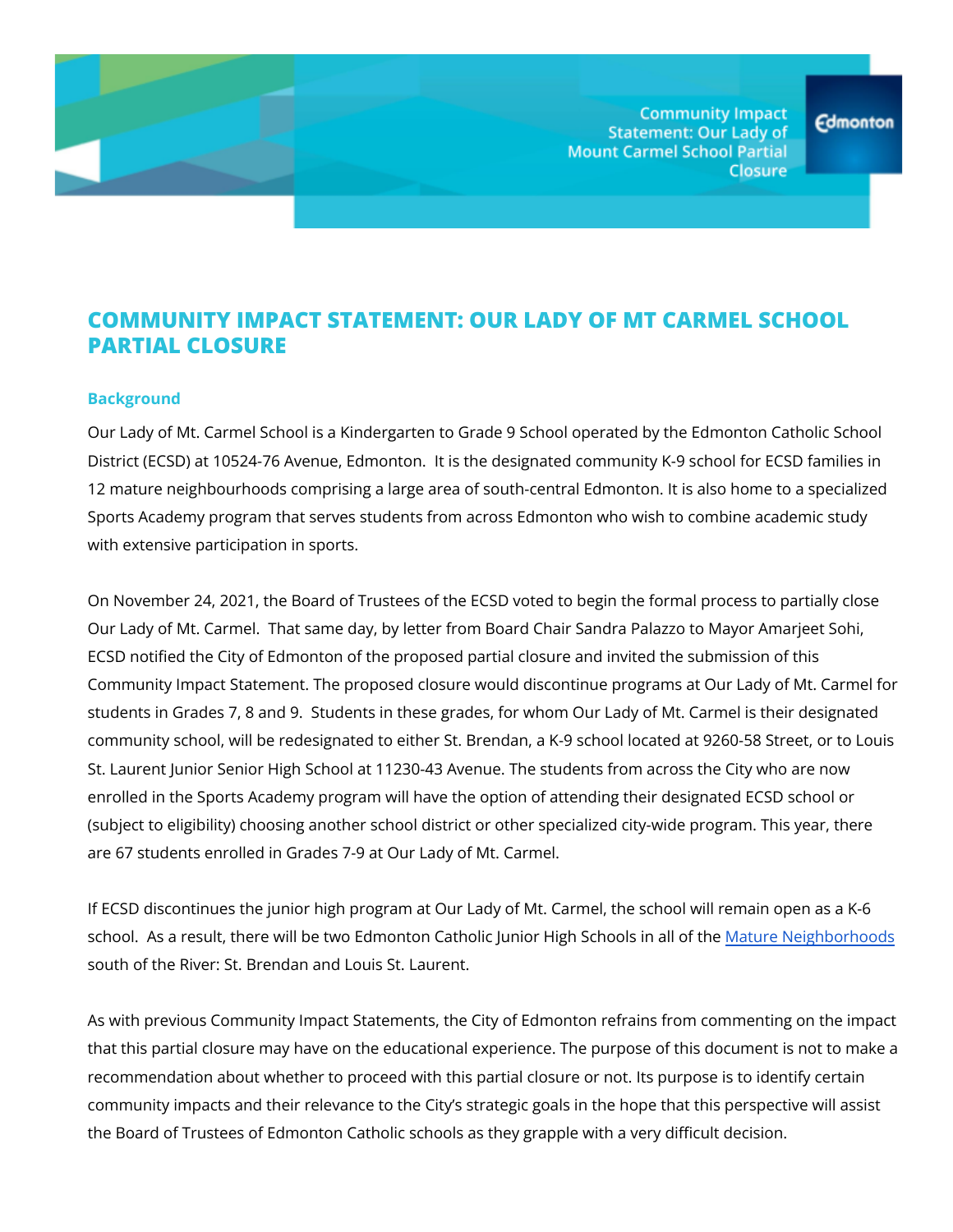# **CITY OF EDMONTON PLANS AND STRATEGIES**

The following City strategies and policies are relevant to assessing the community impact of the possible closure of Our Lady of Mt. Carmel school.

### **The City Plan**

Edmonton City Council approved the City Plan in 2020. The City Plan combines a Municipal Development Plan and a Transportation Master Plan, and includes strategic direction in environmental planning, social planning and economic development. It sets strategic direction for the way Edmonton grows, its mobility systems, open spaces, employment and social networks, generally touching on most aspects of life in Edmonton.

The "Five Big City Moves" are an invitation for Edmontonians to work together to build a great city. Among those aspirational goals is a vision of Edmonton as a Community of Communities.

A Community of Communities: A Community Of Communities is about making big city life feel less anonymous and more personal. It's about welcoming new residents and developing housing, recreation, schools and employment in all of our districts that can be better accessed through all forms of transportation.

Embedded in this vision is the aspirational goal that Edmontonians will have the choice to live in a "15-minute District" where they can meet most of their daily needs without having to travel far.

These concepts, a Community of Communities and the 15-Minute District, are high level strategic goals. They are not to be understood as hard-and-fast quantitative measures. They describe a qualitative state. To the extent that a community contains a range of housing choices, a range of transportation modes, and the things that people need in their everyday lives (such as employment, shopping, schools and other public services) that community is complete and gets us closer to this strategic goal.

Because this is a partial closure and because Our Lady of Mt. Carmel will remain open as a K-6 school, many of the community impacts normally associated with a school closure are not applicable. For example, the school will remain an option for families of elementary-school aged children who choose the Catholic School District. The school will remain open for community use under the Joint Use Agreement and there will be no loss of parks or open space.

The City has a strategic goal of sustaining complete communities in mature areas. There are 12 mature neighbourhoods for whom Our Lady of Mt. Carmel is now the designated Catholic Junior High School. If the junior high program at Our Lady of Mt. Carmel is closed, all of these neighbourhoods will be doubly designated to either St Brendan or Louis St. Laurent for Grades 7, 8 or 9 (families in these neighbourhoods will have their choice of these two schools).